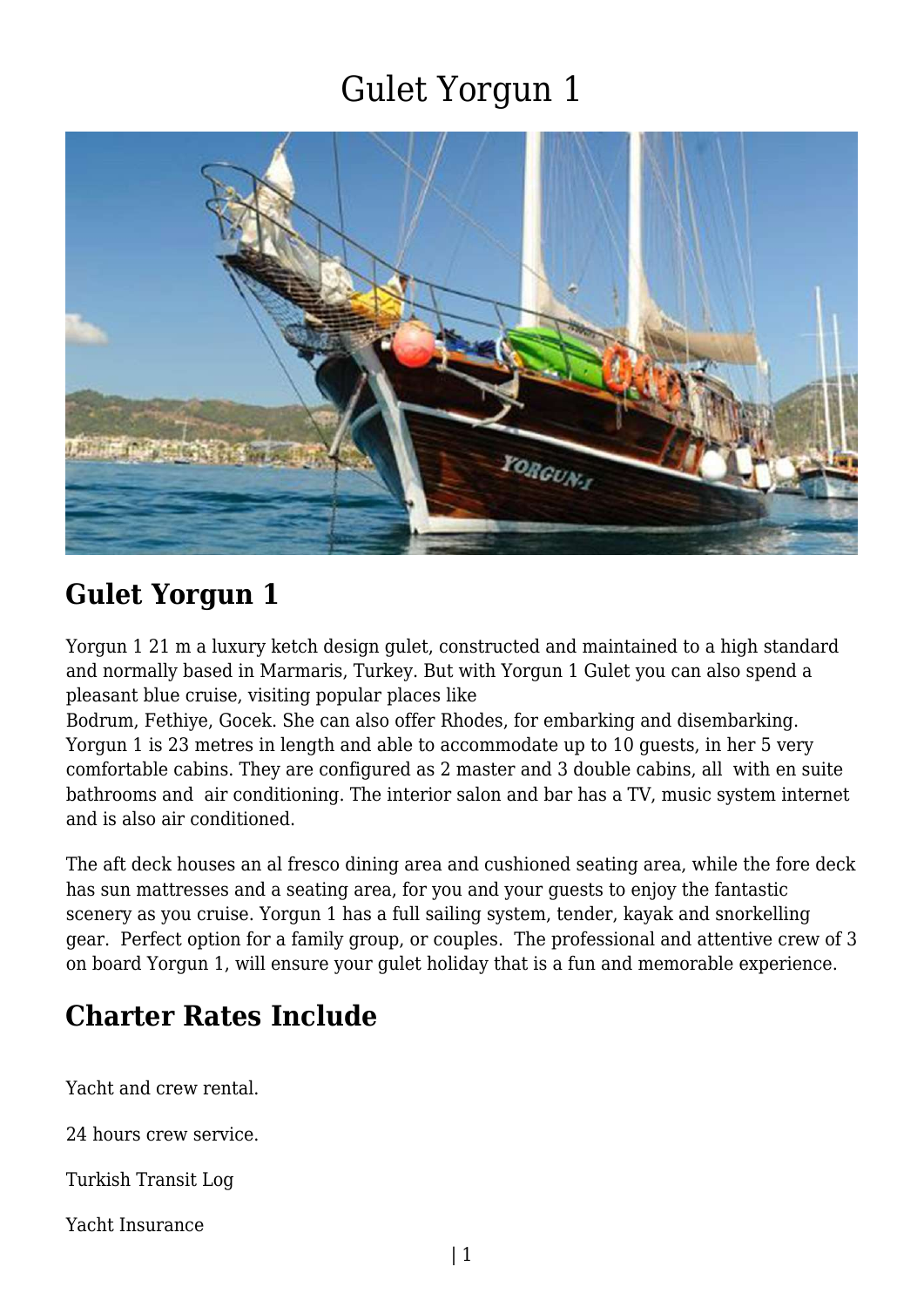Fuel for main engines for up to 5 hours cruising per day

All bedding ,linens and towels.

#### **Charter Rates Doesn't Include**

All food and drinks,options are listed below.

Greek Customs and Port Fees

Airport Transfers

Gratuities for the crew

Private marina fees

Fuel for the tender for water sports

#### **Food & Beverage Options**

Full Board including soft drinks starting from € 50 Per Person Per Day *(Dependent on standard of gulet)*

#### **Payment Options**

We will require a 50 % deposit of the quiet rental to secure your reservation in Turkey, this is payable by bank transfer. The remaining balance including food monies, is payable 5 weeks before departure by bank transfer or alternatively the full amount may be paid in cash on arrival.

| <b>Guest:</b> 10                    | <b>Gulet Country: Turkey</b>        |
|-------------------------------------|-------------------------------------|
| <b>Private Notes:</b>               | <b>Booking Type: 1</b>              |
| <b>Gulet Price:</b> $\epsilon$ 6650 |                                     |
|                                     | <b>Price List (per week):</b>       |
| May: $\epsilon$ 6000                | <b>June:</b> $\epsilon$ 8400        |
| July: $\epsilon$ 9100               | August: $\epsilon$ 9100             |
| <b>September:</b> $\epsilon$ 9100   | <b>October:</b> $\epsilon$ 6000     |
| <b>Production Year: 2005</b>        | <b>Refit Year: 2019</b>             |
| <b>Class:</b> Luxury                | <b>Length:</b> $21 \text{ m}$       |
| <b>Beam:</b> $6 \text{ m}$          | <b>Cabins:</b> 5                    |
| <b>Crew:</b> 4                      | <b>Design Type:</b> Kecht           |
| <b>Engine:</b> 500 HP Man Marine    | <b>Cruising Speed:</b> 8 sea miles  |
| Max. Speed: 10 sea miles            | <b>Base Port: Marmaris - Turkey</b> |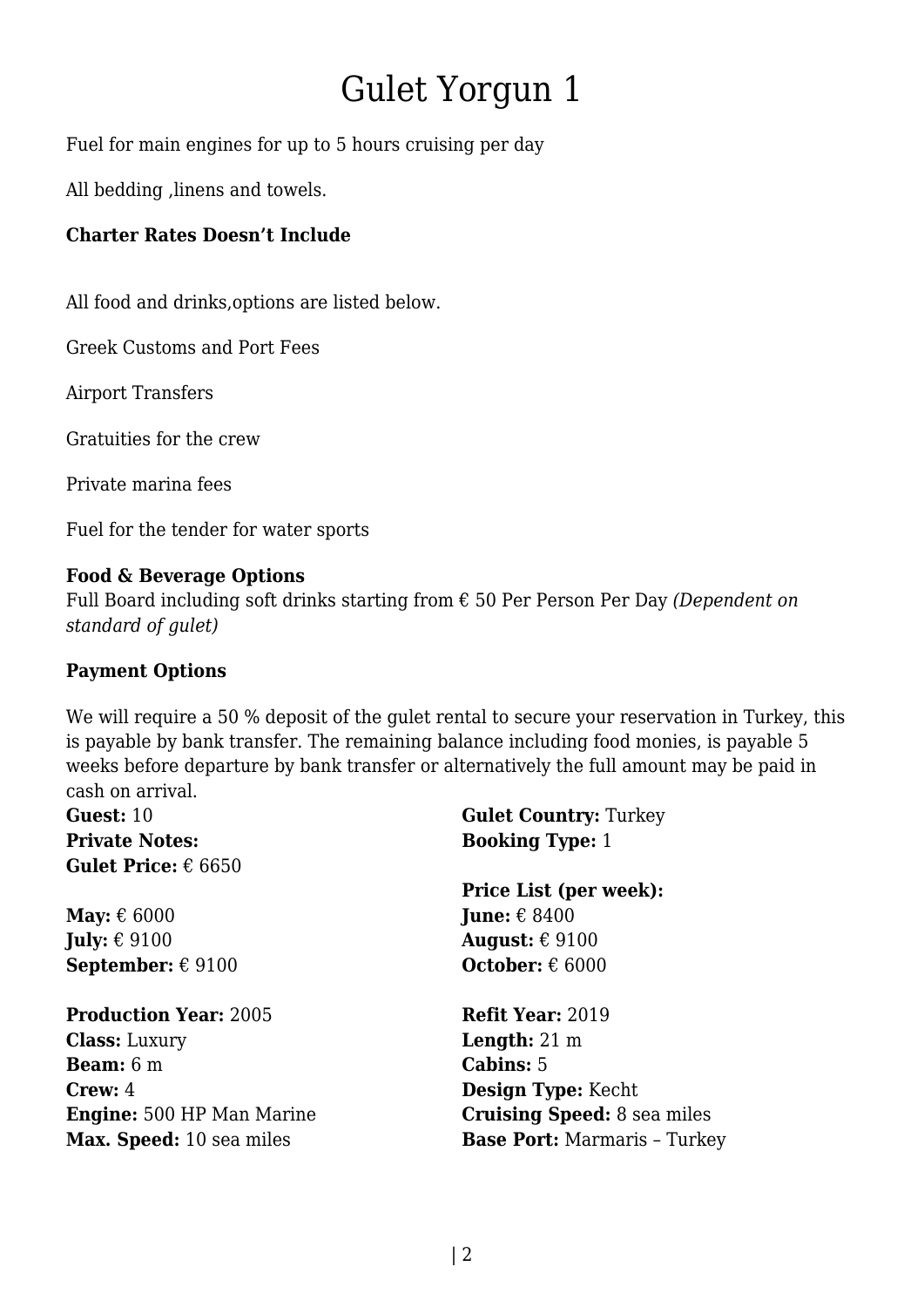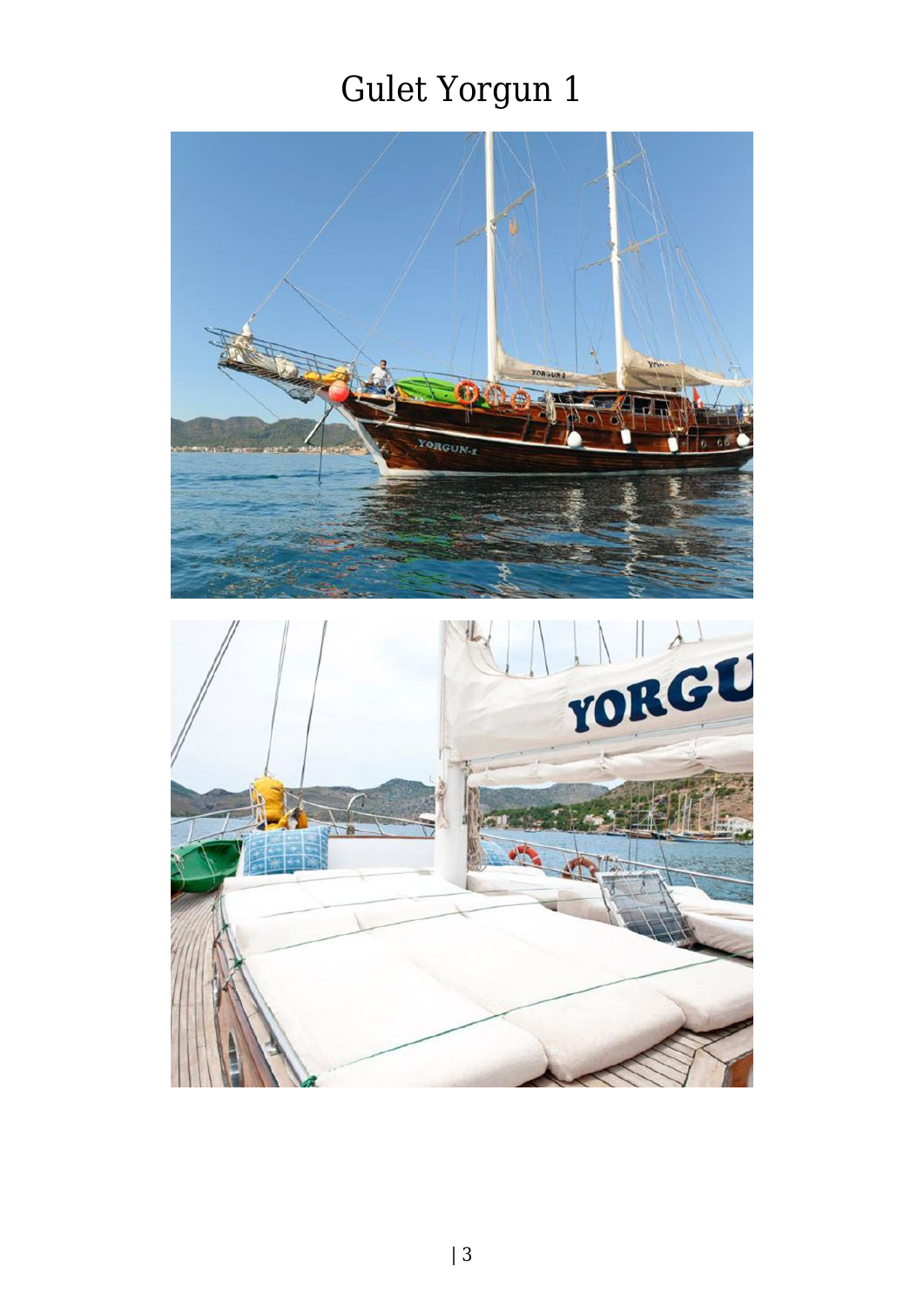

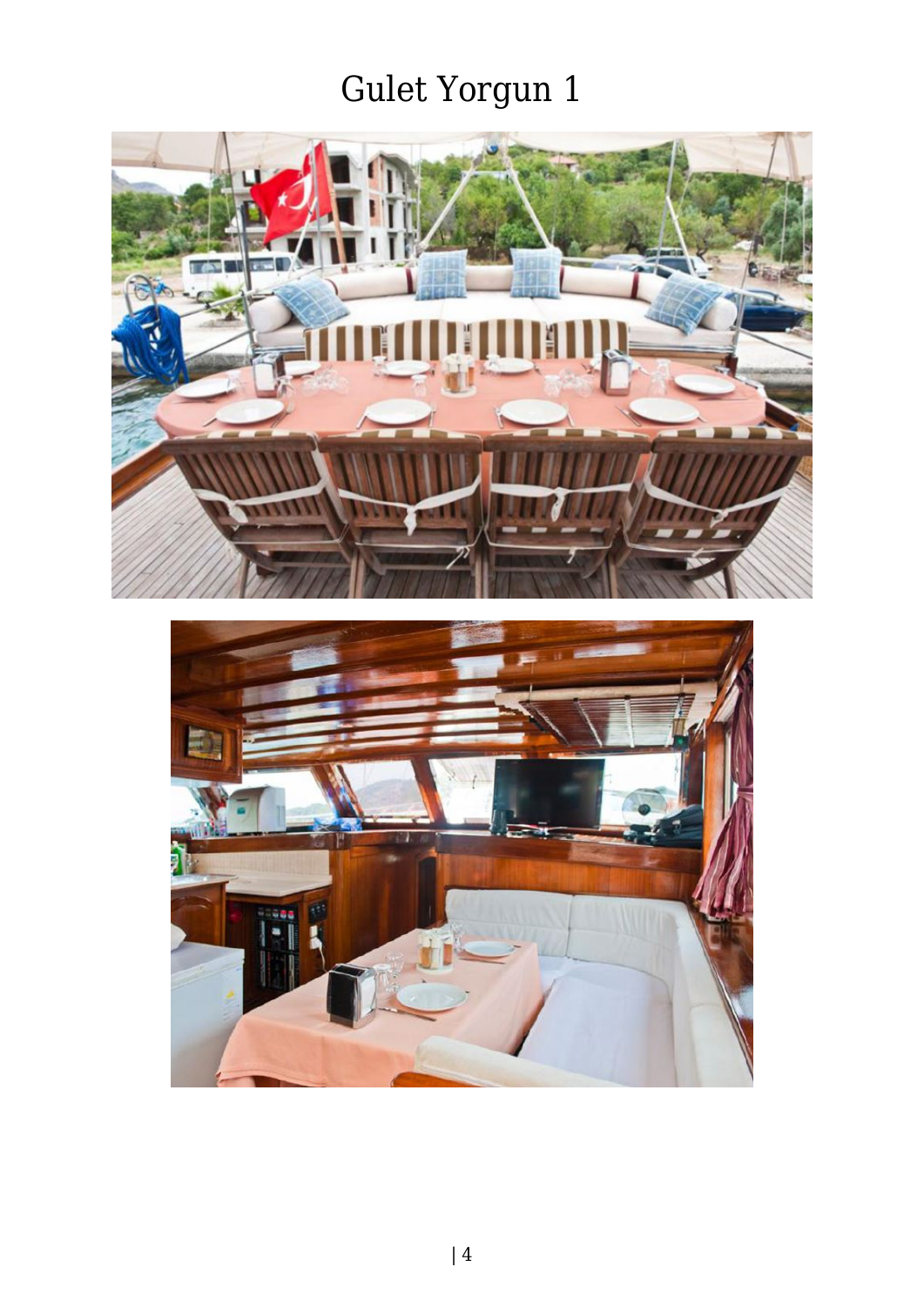